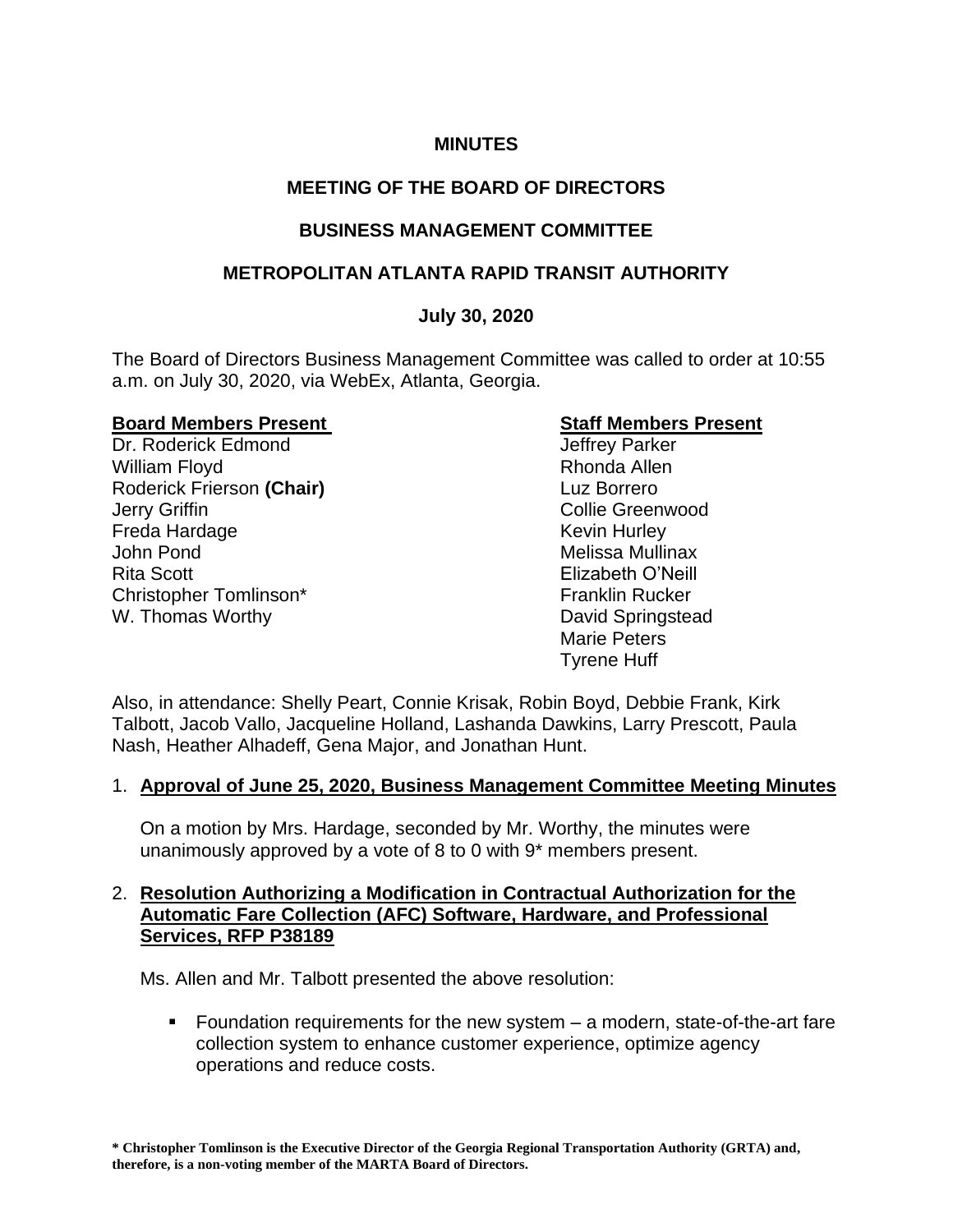- Over the past years, MARTA researched industry trends to get an idea as to what other transit organizations are doing.
- Some of the quiding principles for this initiative are:
	- o Maintain and improve the farebox recovery ration
	- o Enhance customer experience through system design
- **•** The initiative's primary focus includes:
	- $\circ$  Customer experience virtual Breeze cap
	- $\circ$  Operations e.g., ensure that the new system works well with the existing system
	- $\circ$  Reduce cost e.g., offboarding fare payments and all door validators
- MARTA is considering three options:
	- o RFP for system replacement
	- o Cubic with phased upgrades
	- o Kontron (formerly Kapsch) upgrade
- To continue to collect fares, MARTA would need to extend Cubic's contract (current contractor) to explore a new system.

On a motion by Mr. Floyd, seconded by Mr. Griffin, the resolution was unanimously approved by a vote of 8 to 0 with 9\* members present.

### 3. **Resolution Authorizing a Modification in Contractual Authorization for the Maintenance Support for TeleDriver 8.1.6 Driver Management System, Contract L39961**

Mr. Talbott presented for the above resolution:

- The TeleDriver 8.1.6. Driver Management System is an automatic timekeeping system that is used by bus drivers, mechanics, journeymen, and other employees.
- The contract will expire at the end of September 2020.

On a motion by Mrs. Hardage, seconded by Dr. Edmond, the resolution was unanimously approved by a vote of 8 to 0 with 9\* members present.

## 4. **Resolution Authorizing the Award of a One (1) Year Maintenance Support Agreement for Palo Alto Firewalls, RFP P46695 Utilizing the Federal General Services Administration (GSA) Contract**

Mr. Talbott presented for the above resolution:

- Enter into a one-year contract with GSA to perform updates and maintenance to MARTA's 14 firewall systems; these systems protect our rails, fare collecting, and agency network.
- MARTA's will use the GSA contract to allow the Authority to explore other opportunities.